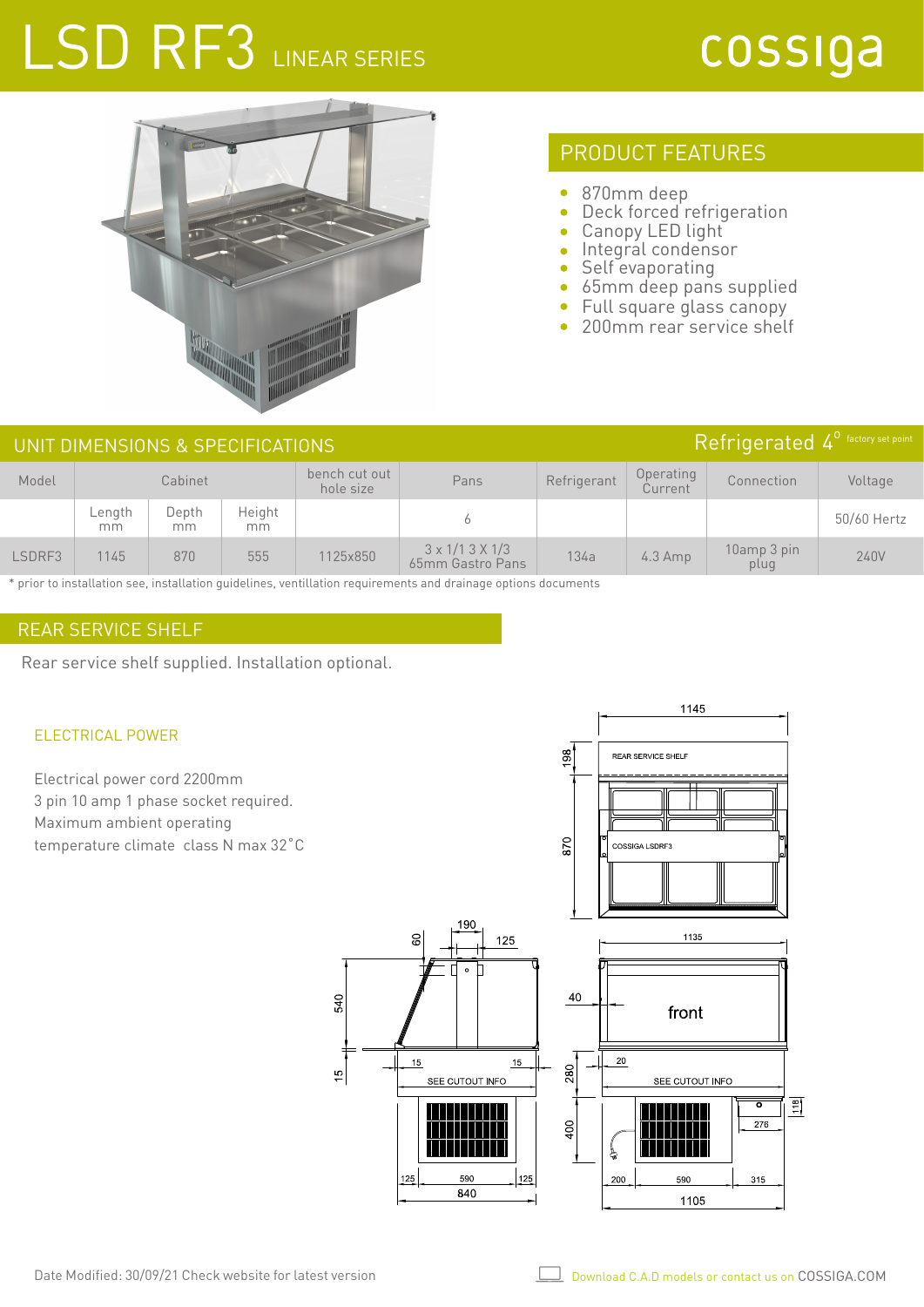# LSD RF4 LINEAR SERIES

## cossiga



### PRODUCT FEATURES

- $\bullet$ 870mm deep
- Deck forced refrigeration  $\bullet$
- Canopy LED light
- Integral condensor
- Self evaporating  $\bullet$
- 65mm deep pans supplied  $\bullet$
- Full square glass canopy  $\bullet$
- 200mm rear service shelf ò

| UNIT DIMENSIONS & SPECIFICATIONS |              |             |              |                            |                                                   |             |                      |                     | Refrigerated 4 <sup>0</sup> factory set point |  |
|----------------------------------|--------------|-------------|--------------|----------------------------|---------------------------------------------------|-------------|----------------------|---------------------|-----------------------------------------------|--|
| Model                            |              | Cabinet     |              | bench cut out<br>hole size | Pans                                              | Refrigerant | Operating<br>Current | Connection          | Voltage                                       |  |
|                                  | Length<br>mm | Depth<br>mm | Height<br>mm |                            |                                                   |             |                      |                     | 50/60 Hertz                                   |  |
| LSDRF4                           | 1485         | 870         | 555          | 1465x850                   | $4 \times 1/1$ 4 $\times$ 1/3<br>65mm Gastro Pans | 134a        | $4.5$ Amp            | 10amp 3 pin<br>plug | 240V                                          |  |

\* prior to installation see, installation guidelines, ventillation requirements and drainage options documents

### REAR SERVICE SHELF

Rear service shelf supplied. Installation optional.

#### ELECTRICAL POWER

Electrical power cord 2200mm 3 pin 10 amp 1 phase socket required. Maximum ambient operating temperature climate class N max 32˚C





Ł

200

1445

590